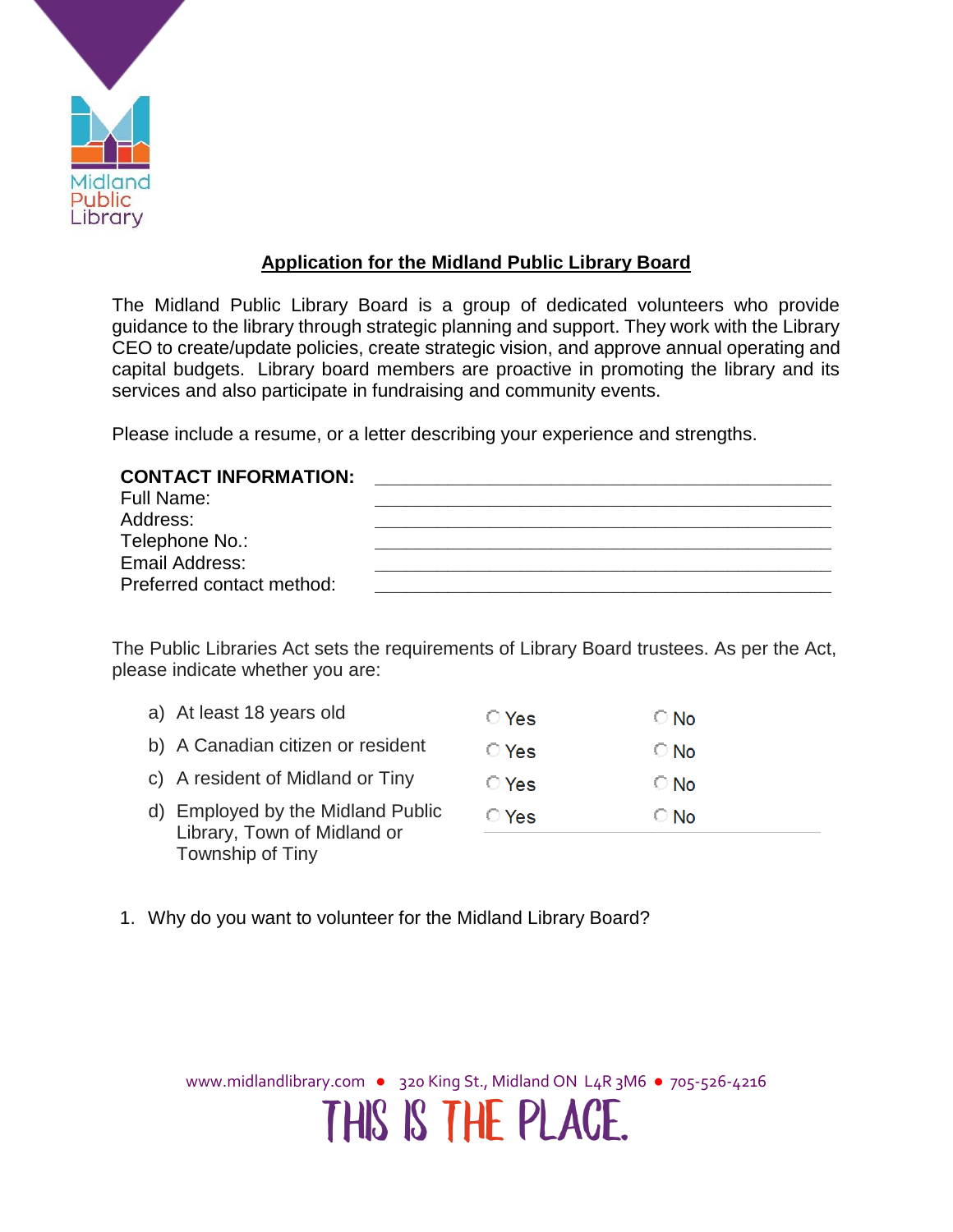

- 2. Please indicate any experience and/or qualifications that you feel would be an asset to the Midland Library Board.
- 3. Have you previously served on a community volunteer committee or a municipal board or committee?

 $\bigcirc$  No  $O$  Yes

If yes, indicate the name of the Board or Committee, your role, and the years of service

*4.* What other volunteer work do you participate in currently? In the past? Please provide specifics?

5. Are you a member of the Midland Public Library?

 $\bigcirc$  No  $\bigcirc$  Yes

If yes, how do you use the library e.g. what services do you use? How often do you visit?

www.midlandlibrary.com • 320 King St., Midland ON L4R 3M6 • 705-526-4216

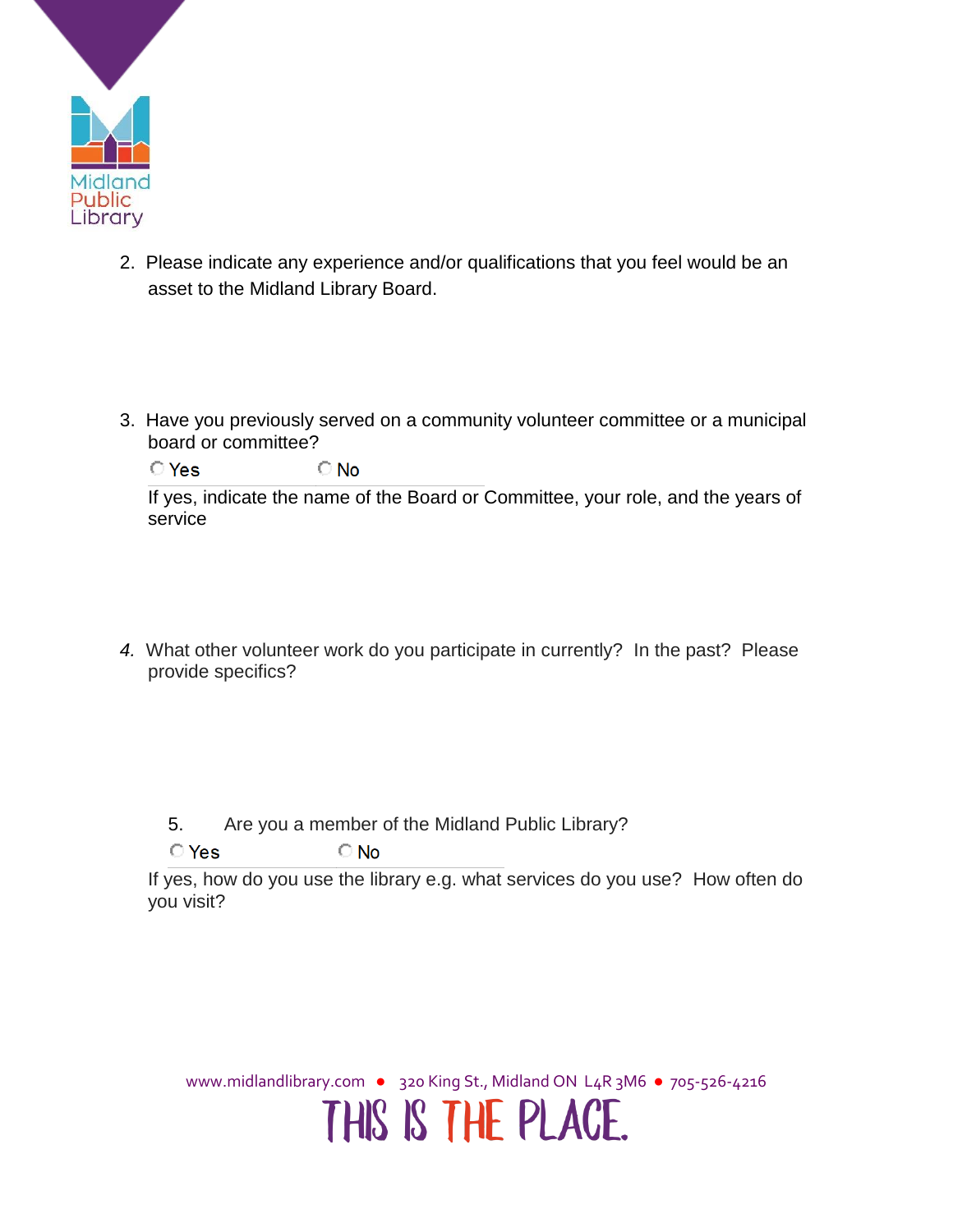

*6.* The following is a list of specific skills/knowledge that are considered to be assets (although not requirements) for Midland Public Library Board membership. Please indicate your level of knowledge/familiarity/experience with each:

| <b>Policy Governance</b>     | C Extensive C Some |              | <b>None</b>  |
|------------------------------|--------------------|--------------|--------------|
| <b>Strategic Planning</b>    | $\circ$ Extensive  | C Some       | $\circ$ None |
| Marketing                    | $\circ$ Extensive  | $\circ$ Some | $\circ$ None |
| Finance                      | $\circ$ Extensive  | $\circ$ Some | $\circ$ None |
| <b>Community Development</b> | $\circ$ Extensive  | C Some       | $\circ$ None |
| Fundraising                  | $\circ$ Extensive  | $\circ$ Some | $\circ$ None |
| Law                          | $\circ$ Extensive  | C Some       | $\circ$ None |

Signature:

Date:

www.midlandlibrary.com • 320 King St., Midland ON L4R 3M6 • 705-526-4216 THIS IS THE PLACE.